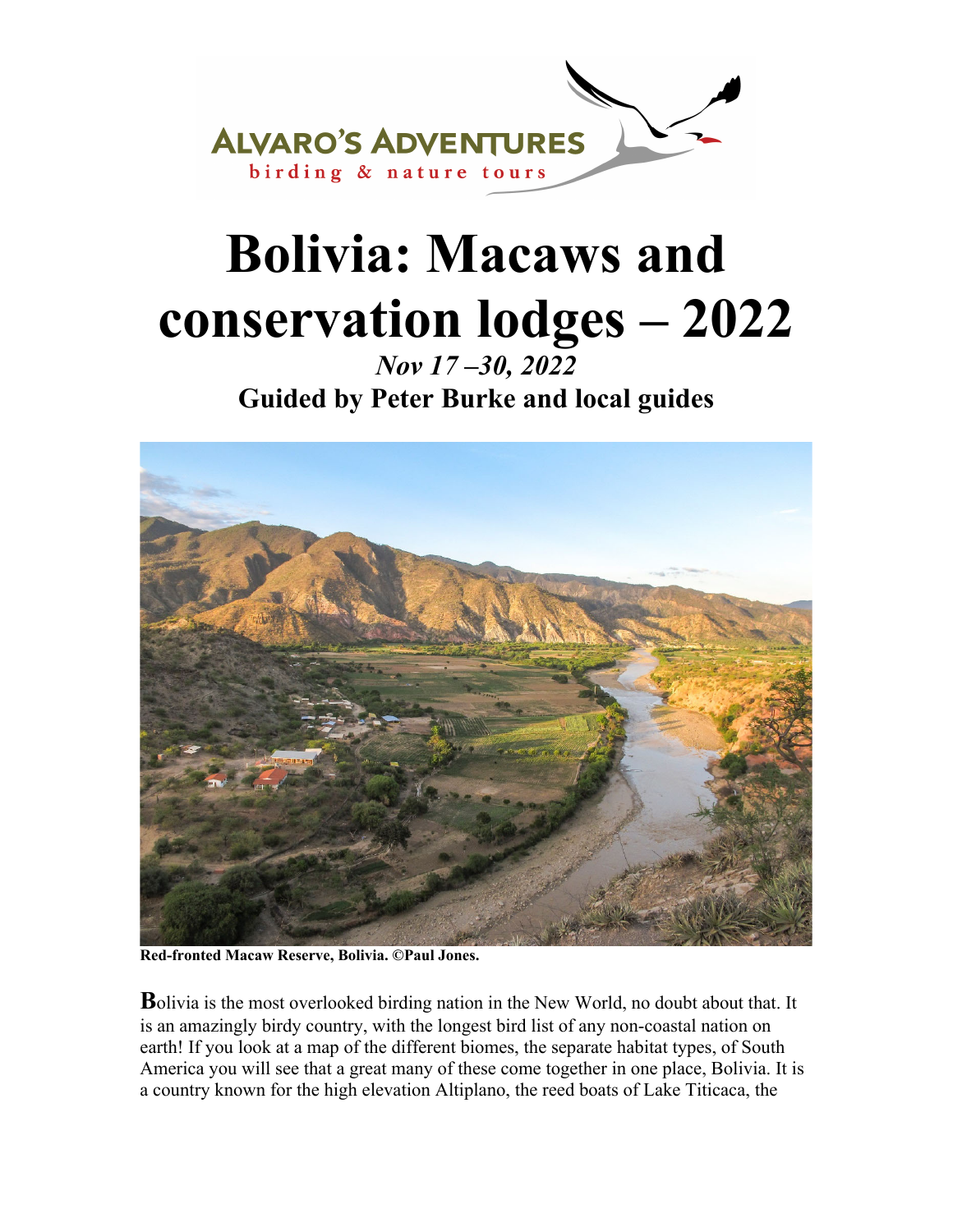

Aymara people and their fine Alpaca woolens. Yet much of the country is lowland forest, or Chaco, even endemic rich inter-mountain dry valleys, and seasonally flooded savanna. If mountains and highlands are your impression of Bolivia, it is only partially correct. The reality is that a wealth of different habitats and environments are present in Bolivia. This tour aims to see several of these, but more importantly support birding and conservation in Bolivia as we do the tour. Peru, Ecuador, watch out, the birding boom in Bolivia is starting!

 This tour is distinctive in that much of it will be spent in the lowlands, foothills or inter-montane valleys, as opposed to the high Altiplano. It is in these habitats that Bolivia offers unique habitats and birds. It is also in these habitats where various species are in direct conservation peril. One organization in Bolivia, Asociación Armonía, has been working tirelessly for years with great success in conserving land and birds in Bolivia, while instilling a sense of pride in the unique aspect of the Bolivian natural world to its citizens. The Foundation develops and runs eco-lodges that bring sustainable development, funds and jobs to the local communities and to the reserves that they buy and manage. We will be staying primarily at these conservation lodges, where your tourism dollars maximize the benefit to local conservation. This is not only a truly superb birding tour, but it is one where you are directly impacting birds in a positive and immediate way. Alvaro has great a great connection to Bolivia, having run trips here in the late 90s with a Canadian company, and his friendships with people at Asociación Armonía stretch back even farther than that! It is about time that Bolivia takes place as one of the destinations on the Alvaro's Adventures calendar. Peter Burke, similarly, has experience in Bolivia well back, and has a similar relationship with the folks at the Asociación.

 Part of what makes birding in Bolivia special is that some of its notable birds are especially showy and amazing ones. In particular it has an incredible diversity of macaws. These will be front and center in our visit, in particular two endemic species which are not only gorgeous but rare are going to be species we work hard to see. These are the Blue-throated Macaw of the far northeast of the country, the Beni Lowlands and the Red-fronted Macaw of the dry intermountain valleys of Santa Cruz in central Bolivia. We will certainly see many other species of parrots, as well as other macaw species as we look for these. Of course not all showy Bolivian birds are parrots, there are the Rheas, hummingbirds, toucans, tanagers, warbling-finches, crescentchests, puffbirds, trogons…. There is a lot to see. The country is full of riches, the people, the scenery, the great birds and the fantastic and growing infrastructure of local birding guides, trained by Armonía and their ecotourism program. We will be at the forefront of the people seeing this new, vibrant, positive side of Bolivia, where birding and conservation go hand in hand. Before you know it, everyone will be birding in Bolivia, it is inevitable in such an amazing country for the birder. Join us!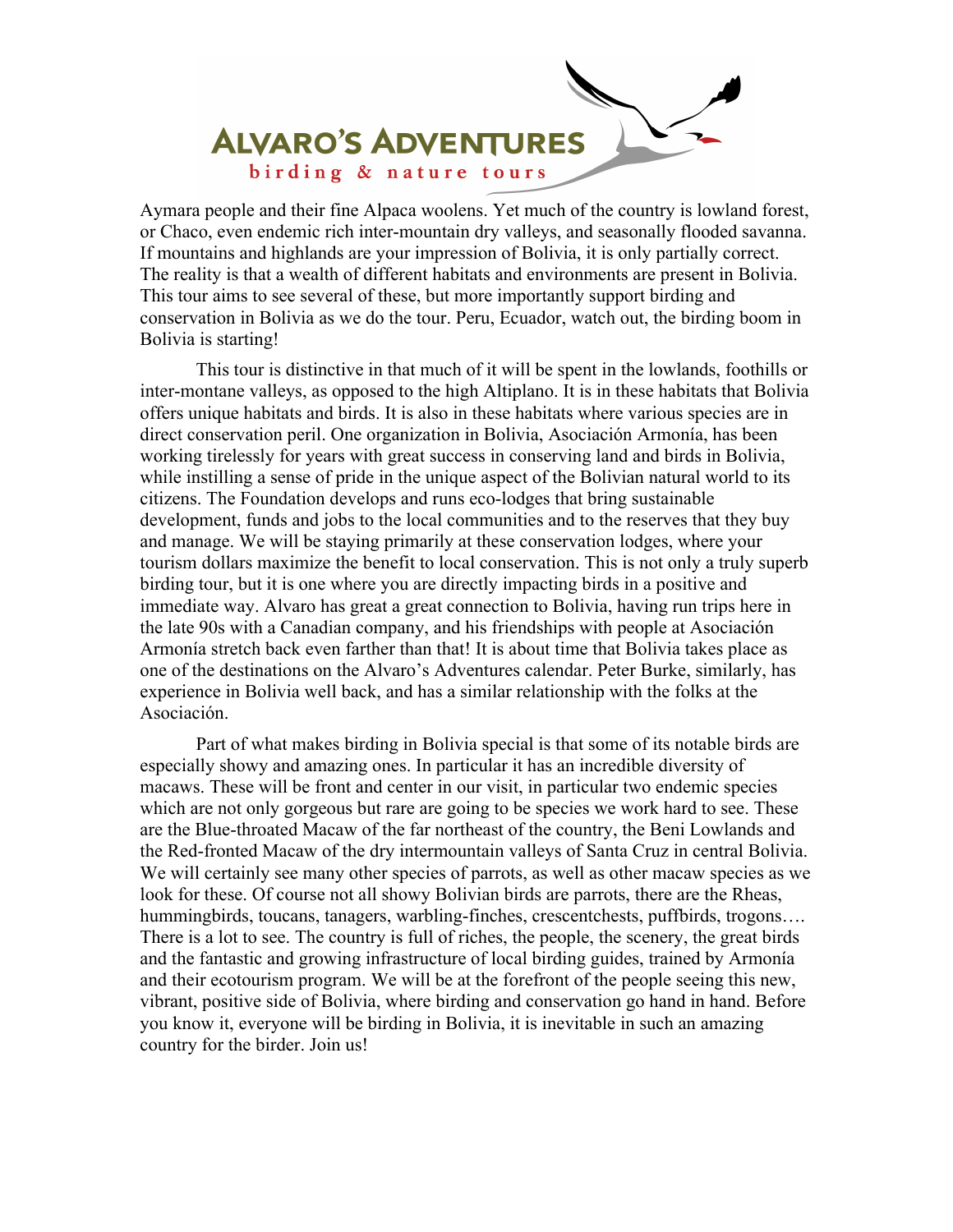



**Red-tailed Comet - perhaps the most beautiful of all hummingbirds? © Paul Jones.** 

# **The Birding Sites We Visit**

**Madidi National Park: Serrania Sadiri –** The foothill tropical rainforest is a very enjoyable habitat to bird in Bolivia. While lowland forest is great, it can get frustrating to encounter so many birds high up, the classic bird canopy foraging flocks which one seldom can see well. In the lowland rainforest the most dazzling unforgettable flocks of 30+ species pass over your head, while you strain your neck muscles to their limit to catch underbelly field marks. The foothill habitat is different and much less frustrating. One has the ability to walk up the road or trail, and see directly level into the canopy, absolutely anywhere! The area is like a huge canopy walkway. Serranía Sadiri, found just inside Madidi National Park is one of the first serranias (a front range) of the Andes. Due to its position and elevation, it traps the warm moist humid tropical forest air brought there by prevailing winds that waft across the Amazon. As a consequence this area has a much higher level of precipitation than surrounding areas, which translates to higher bird diversity and abundance. Two hundred and twenty-one species have presently been recorded in the area, and researchers expect totals of around 300 bird species once more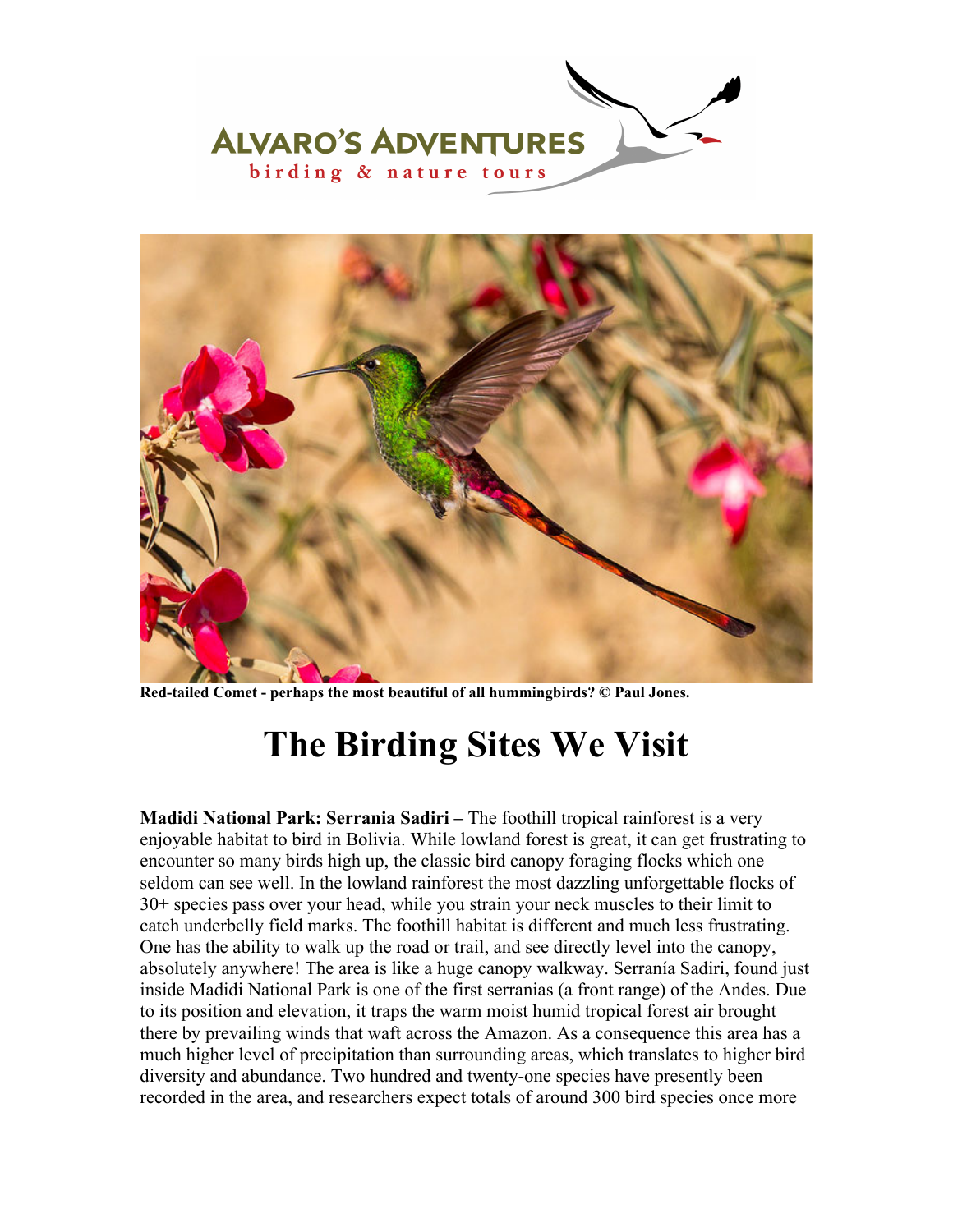

birders and observers have been here to see what is present. Remember, Bolivia is still not on everyone's radar! This area, in Sadiri, abounds in foraging flocks- and fortunately and happily these flocks that you can see well.

Serranía Sadiri peaks at 3200 feet (950 m) and the access road travels down the moist slope to a typical tropical forest habitat at 1650 feet (500 m). It is but a fifteen minute drive down to the lowland rainforest, where one can spend the day searching for

antbirds, ovenbirds (furnariids), toucans, macaws, and woodcreepers. Then at the end of the day, one can return back up the slope to a cooler foothill forestoffering a pleasant place to sleep after a hot day.

For hundreds of years, people have been travelling between the towns of Tumupasa and San José de Uchupiamonas, and further up into the Andes to the town of Apolo on PRE-Inca trails as well



**Madidi National Park**

as a newer dirt road over the mountains here allow access to a relatively undisturbed Tropical Hill Forest habitat. In this habitat highlights that have been found include: Bandbellied Owl, White-bellied Pygmy-Tyrant, Scaled Fruiteater, Sharpbill, Bronze-green Euphonia, and this is also the only accessible area in Bolivia where the Cinnamon-faced Tyrannulet can be found.

**Barba Azul Nature Reserve –** Since 2008, Asociación Armonía has been protecting and expanding the 27,000 acre Barba Azul Nature Reserve. This is the only sanctuary for the critically endangered Blue-throated Macaw, protecting the most important site for the species in the world. Additionally, it is the only site in the Beni Lowlands were you can bird cattle-free, old-growth natural tall-grass savanna. At Barba Azul there are resident populations of tall-grass birds, several of them endangered, such as Cock-tailed Tyrant, Black-masked Finch, Sharp-tailed Tyrant, and Streamer-tailed Tyrant! Over 250 bird species including many of the Beni Endemic Bird Area are found here, keep in mind too that some taxonomic re-arrangements that could occur in the future there may create some Bolivian endemic species! Barba Azul also has many rare mammal species such as Maned Wolf, Giant Anteater, Jaguar, Puma and Marsh Deer.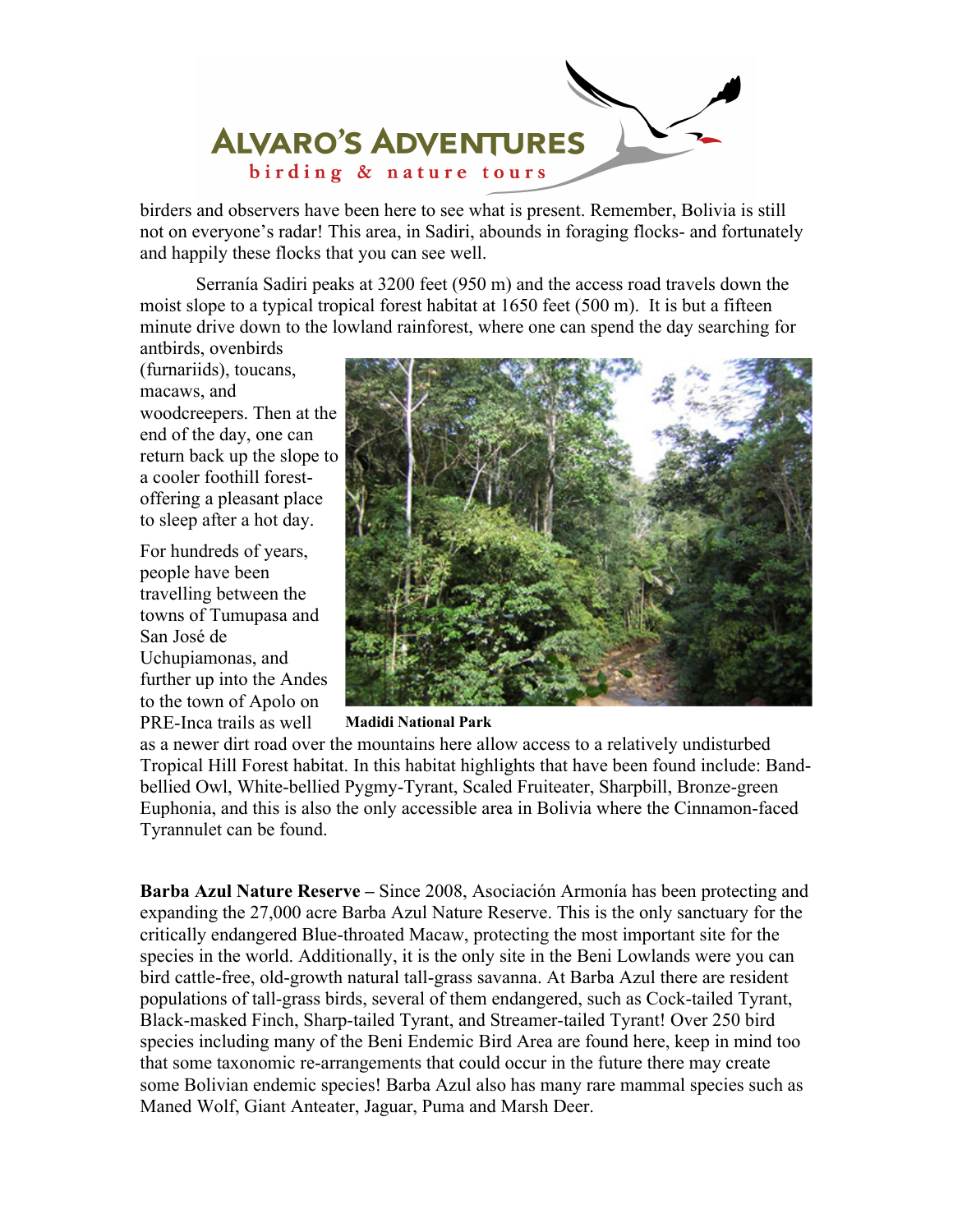

The Barba Azul Nature Reserve, refers to the local name for the Blue-throated Macaw. Barba Azul translates to "Blue Beard", the key feature that separates this incredibly rare macaw from the Blue-and-yellow Macaw. The reserve protects the critically important Blue-throated Macaw global population stronghold. For many years this rare macaw was considered extinct in the wild, although some long lived captive specimens existed. Eventually in the 90s it was discovered that some specimens of Barba Azul remained in the Beni of Bolivia. Then through years of research, the Asociación Armonía/Loro Parque Fundacion program in 2007 discovered this largest remaining group - a roosting site of over 70 individuals. This was shocking and welcome news for a Critically Endangered bird which before this important discovery was only found in isolated pairs in widely distributed privately owned cattle ranches. This is a bird almost impossible to see without knowing a specific roosting site or a nesting tree- often far from any road access. Given there are only 400 Blue-throated Macaws in an area almost twice the size of Texas, you could search for a months without success. Even at the Barba Azul Reserve, they are not always present, as movements occur with respect to food availability. They are unpredictable and certainly NOT guaranteed here, but it is the best place in the world to see them, so you can do no better. The bird and mammal life here even without the macaw is such that it is an amazing experience to be here and see some rare species found only in these old growth tall grasslands.



**Orinoco Geese, Beni Lowlands, Bolivia ©Paul Martin.**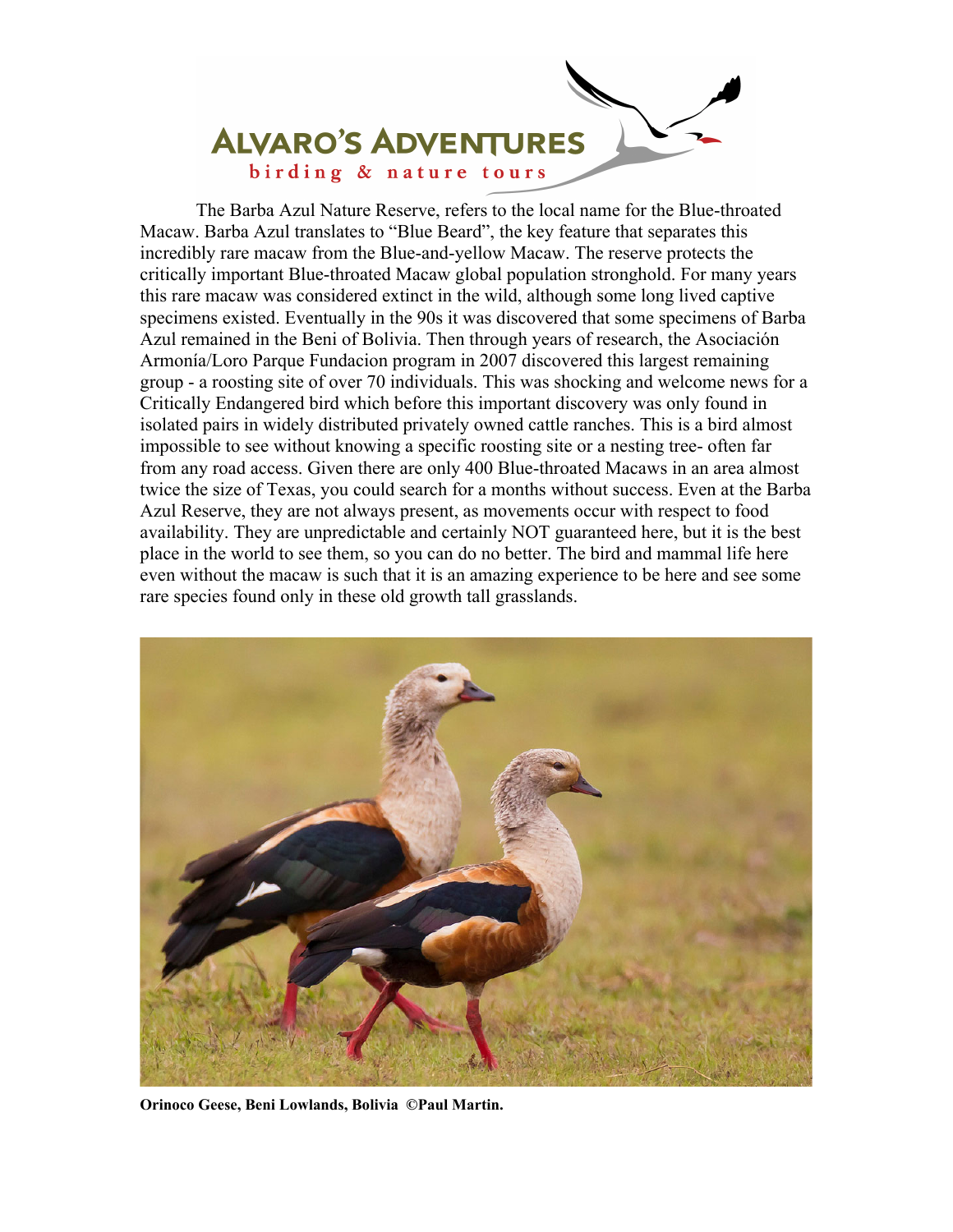

Glasgow University conducted an expedition to the Barba Azul Nature Reserve in August 2009 to collected data on the birds and mammals of the reserve, as well as sampling other fauna and plants. Much more work remains to know the riches of what is to be found here, this is still Tierra Incognita in Bolivia and as few birders have visited, our birding tour could actually add significantly to what is known about the reserve! The Glasgow folks found two hundred and thirty bird species protected on the reserve and confirmed the importance of the reserve as a haven for the Critically Endangered Bluethroated Macaw with daily encounters of multiple groups each containing up to 25 individuals. They mapped the distribution of the Cock-tailed Tyrant and Black-masked Finch (both Vulnerable) as well as recording abundant populations of the Near Threatened Orinoco Goose and Greater Rhea. The expedition also confirmed the reserve area as a paradise for waterbirds with a census recording very high concentrations of Egrets, Roseate Spoonbills, Jabiru Storks and various waterfowl. Nine species of Boreal migrant shorebirds have been recorded on the reserve, including an observation of over three hundred Buff-breasted Sandpipers (during migration perods), it also is a site where Hudsonian Godwits make landfall on their long-distance southbound migration, making the reserve a top priority shorebird migrant stop-over site. Shorebird migration is seasonal, and we may catch the tail end of the southbound movement.

The Glasgow survey recorded the presence of the ICUN red listed Maned Wolf as well as high concentrations of Giant Anteater and Pampas Deer (all Near threatened), high concentrations of other mammals such as Southern Tamandua, Black Howler Monkey, Capybara and Nine-banded Armadillo. Jaguars were found to use the reserve.

The Barba Azul Nature Reserve is a jewel of natural savanna habitat. The Armonía/ Loro Parque Foundation Bluethroated Macaw conservation program is



developing the area for tourism. A lodge now exists with a dining hall, on our first visit no lodge was present. But our visit helped to fund this welcome change, as have visits from other birders over the years. It is hoped that ecotourism will be the main economic tool to maintain the reserve, and perhaps even expand the reserve. In years to come, Barba Azul will be TOP place to visit, a well-known birding destination well known to international birding and conservation-oriented travelers. Today it is still in the formative phase, and you will be part of the group that makes this happen!! We will have access to boats and total access to this impressive reserve. You will not want to leave, this is still a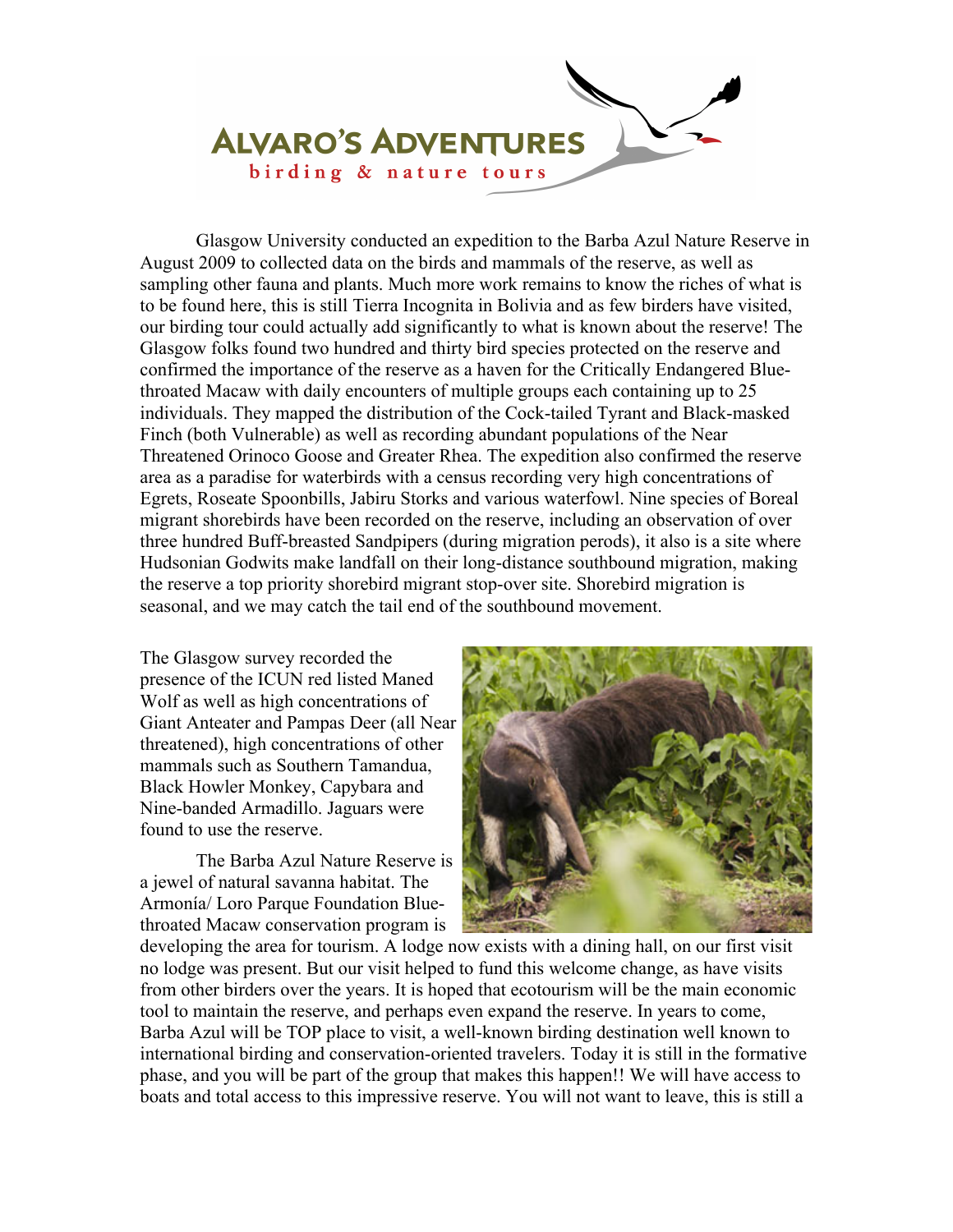

land that has had little encroachment, where few people live, where wildlife and the rule of nature is still the rule of law. We are privileged to be able to visit the reserve now, before the entire world wants to come here. We shall reach the reserve on a chartered small planes from the city of Trinidad.



**"Barba Azul" or Blue Beards, these are the rare Blue-throated Macaws of the Beni Lowlands of Bolivia. © Paul Martin.** 

**Siberia Cloud Forest –** On this trip we shall have a short amount of time to sneak up into the Siberia Cloud Forest, near Comarapa. This is not too distant from the Redfronted Macaw Lodge, although to be able to be there early in the morning we shall have to spend one night in the town of Comarapa. As one climbs the hills here, the moisture content they receive from passing clouds increases, creating a moist montane forest. The activity one finds in this type of forest depends on the weather, actually moist and cloudy is better than warm and sunny, so let's hope for some drizzle! Here White-throated Tyrannulets hang in with White-crested Elaenias, while Pale-legged Warblers and Brown-capped Redstarts mingle. Montane birds like Pearled Treerunner, and Mountain Wren mix with local specialties such as Violet-throated Starfrontlet, Bolivian Brush-Finch, Gray-bellied Flowerpiercer Rufous-faced Antpitta, Yungas Pygmy-Owl, Trilling Tapaculo, Light-crowned Spinetail, and Chestnut-bellied Mountain-Tanager. Showy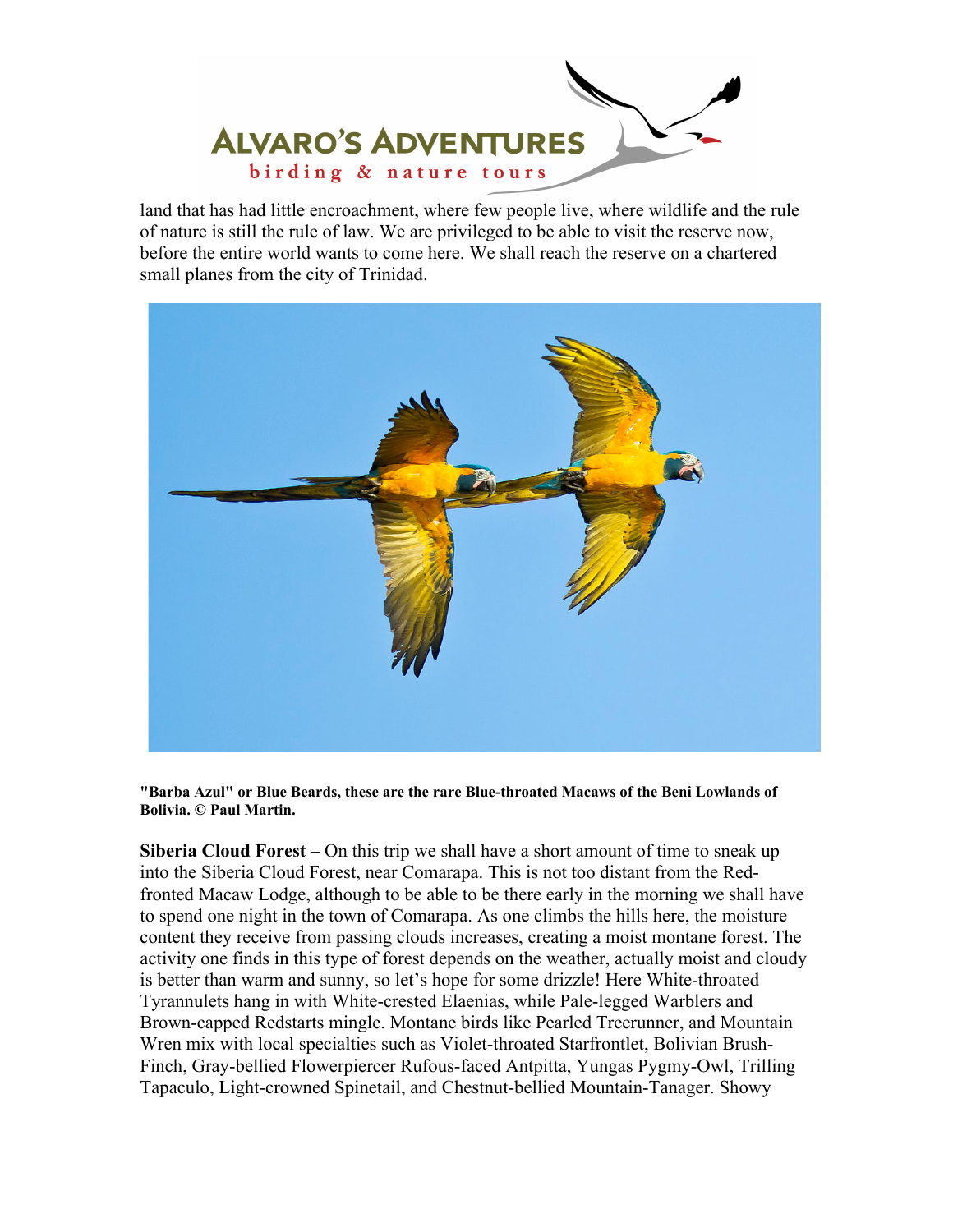

locals include the Golden-headed Quetzal, Huayco Tinamou, and Black-winged Parrot. If weather and luck are with us we could have a nice little visit to the Serrania de Siberia

**Bolivia's Andean Dry Valleys —** This is a unique and endemic rich habitat in Bolivia. This is a rain shadow valley at mid elevations found to the West of the city of Santa Cruz. This is a habitat specific to Bolivia with several range-restricted and endemic species. The main draw here is the gorgeous and endemic Red-fronted Macaw- which is practically guaranteed at the Red-fronted Macaw Reserve. This is a conservation project by Asociación Armonía, profits of a stay here go to three local indigenous communities that help to protect the bird. A great project for a marvelous bird and place. The mild Andean climate, open habitats and tame birds offer a wonderful birding experience (loved by nature photographers). Here we may see Andean Condor, Black-chested Buzzard-Eagle, Mitred Parakeets, Yellow-chevroned Parakeets, Turquoise-fronted Parrots, Red-tailed Comet, Giant Antshrike, the cactus loving White-fronted Woodpecker, Fawn-breasted Tanager, Bolivian Warbling-Finch, White-eared Puffbird, Greater Wagtail Tyrant, White-tailed Plantcutter, Gray-crested Finch, Ultramarine Grosbeak and the endemic and uncommon Bolivian Blackbird among others. The Andean Valleys are home to an intriguing population of cliff nesting Monk Parakeets, which are now separated as the Cliff Parakeet. Similarly an isolated subspecies of the Blue-crowned Parakeet is found here, it is visually and vocally different from lowland populations – there is work to be done here obviously!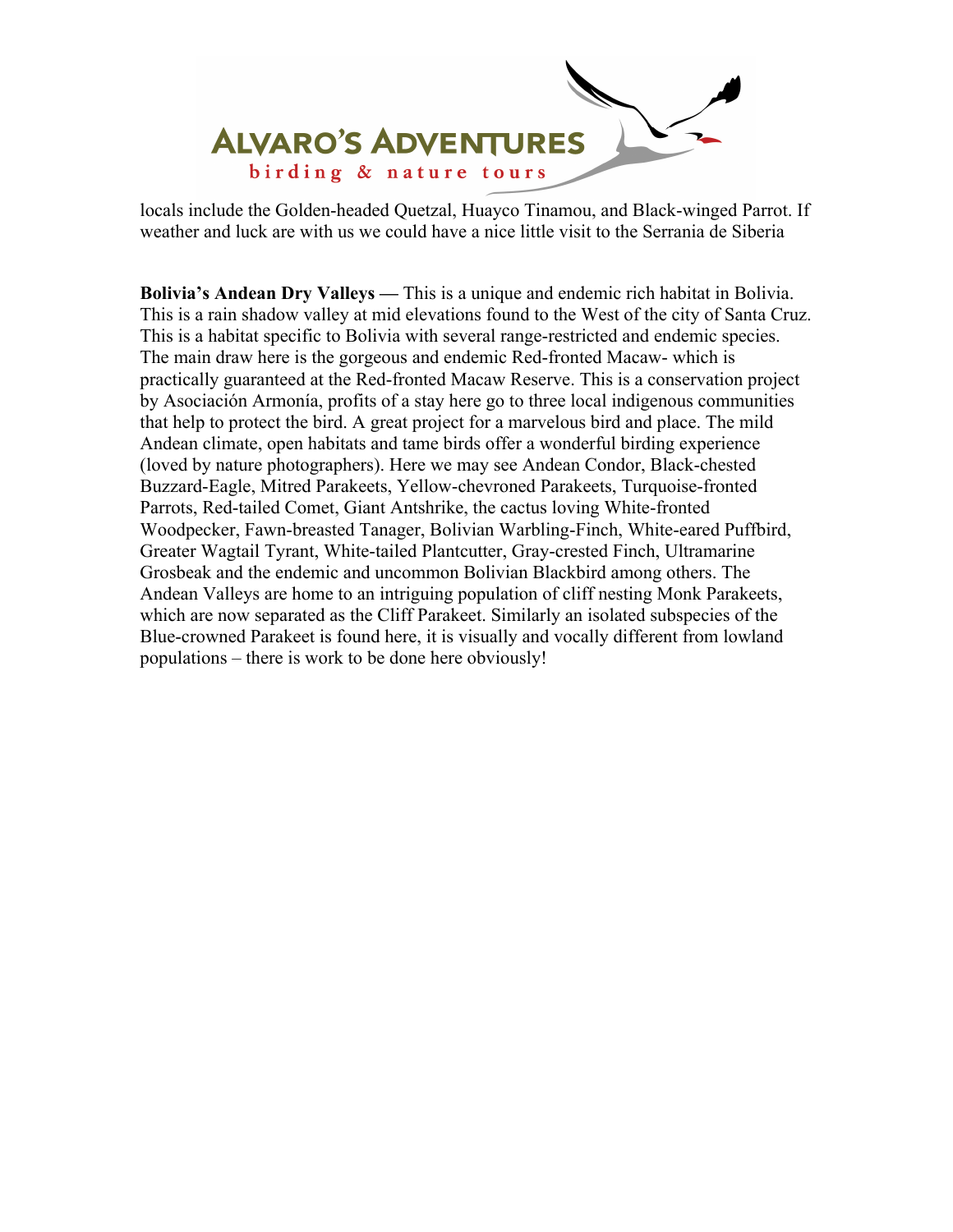



**Red-fronted Macaws. © Paul Martin.** 

# **About the Physical Requirements & Pace**

This is a tour of various major habitats of Bolivia; with a sampling of its scenery, culture and bird diversity. Bolivia is the least birded of the Andean nations, and holds many surprises for the visitor as the distribution, and abundance of the birds is still being discovered. In order to sample the various sites, and conservation lodges/projects we will need to take several internal flights. These are included in the tour fee. Note that some of the flights will be on local commercial scheduled routes. To reach the Barba Azul reserve on the other hand we shall fly there on chartered small planes (Cessna). This flight and its weight restrictions requires that folks pack light for the trip. The pace of the tour is moderate, we plan to enjoy ourselves as we bird, and we have tried to minimize the time spent in vehicles although given the size of the country some of this is unavoidable. There will be some slopes, as very little of montane Bolivia is flat, but we will bird from roads or trails and are not prepared to do any major hiking, or steep climbing. The Beni region is flat, and can be dry hot and dusty depending on local rainfall; given that this is a seasonally flooded wetland there may be some muddy areas while we bird.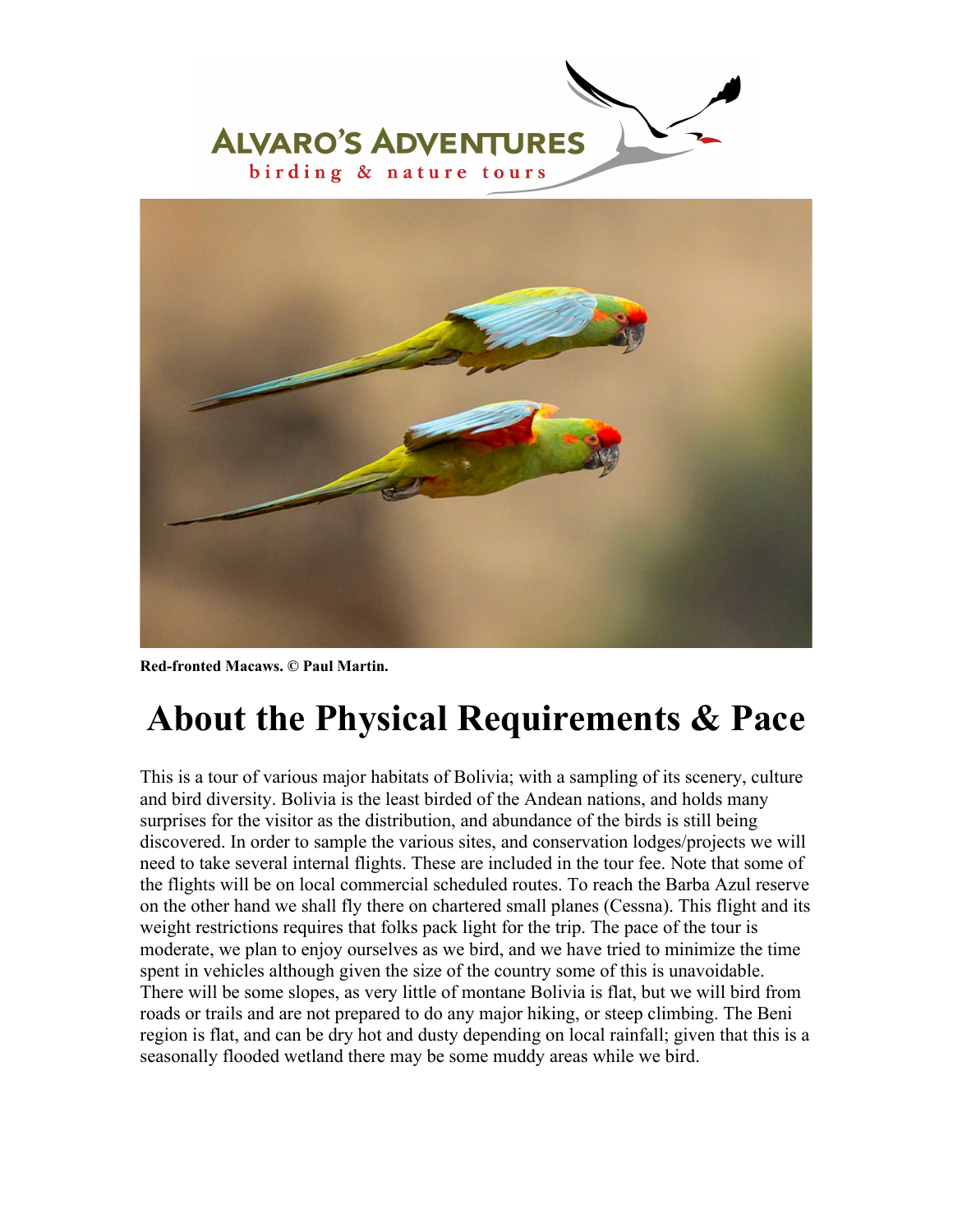

**Aplomado Falcon. ©A. Jaramillo** 

#### **Itinerary for Bolivia 2022**

**Nov 16, 2022 (Day 0) – Arrival in Santa Cruz. Arrive any time today, no scheduled birding. Night in Santa Cruz.** 

**Nov 17, 2022 (Day 1) – Flight to Barba Azul Nature Reserve.** We will have a scheduled flight to Trinidad. From there we will fly on charter Cessna planes to Barba Azul Nature Reserve. Birding at the reserve once we arrive. Night in Barba Azul Nature Reserve.

**Nov 18 - 19, 2022 (Day 2 - 3) –Barba Azul Nature Reserve.** We expect that the Barba Azul Nature Reserve will be one of the highlights of this tour! We will explore the grassland habitats, looking for the superb flycatchers found in this area. Of course, we will also be looking for the very rare and endangered Blue-throated Macaw. It is not a guarantee, even here in the best spot for them on earth, but we will look hard for them. Nights in Barba Azul Nature Reserve.

**Nov 20, 2022 (Day 4) – Fly to Rurrenabaque and go to Sadiri.** Late morning flight to Rurre, and then we drive to Sadiri lodge. Night in Sadiri.

**Nov 21 - 23, 2022 (Day 5 - 7) – Sadiri Amazon Lodge.** We will spend time visiting trails both above and below the elevation of the lodge. From lowland tropical forest to tropical hill forest. There is lots to see here! Nights in Sadiri.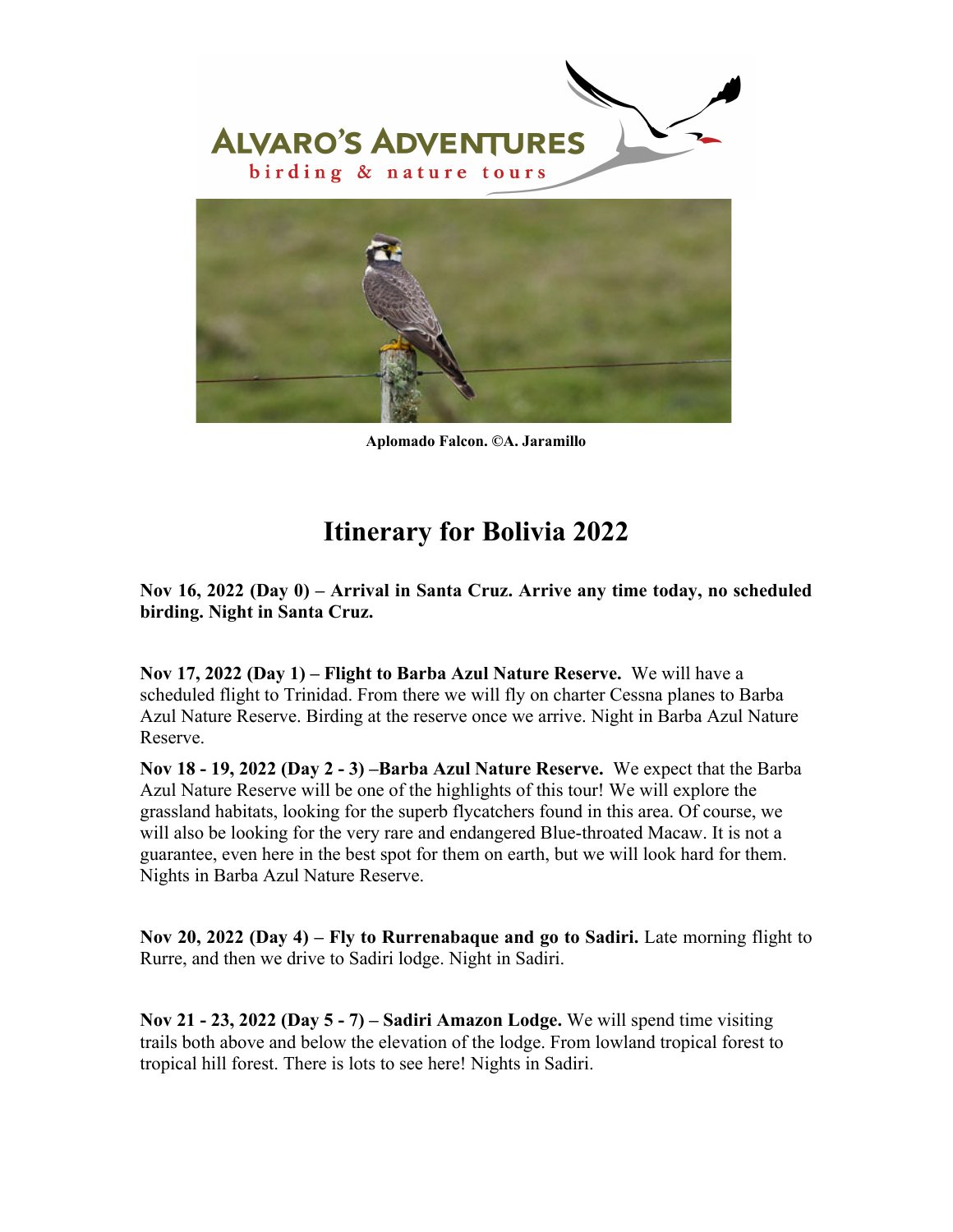

**Nov 24, 2022 (Day 8) – Flight to Santa Cruz.** We will drive to Rurrenabaque in the morning before our flight to Santa Cruz. Night in Santa Cruz.

**Nov 25, 2022 (Day 9) – Birding in Santa Cruz and drive to Samaipata.** Today we spend the morning birding the area of the Santa Cruz Botanical Garden. We will then drive up the mountains to Samaipata. Night in Samaipata.

**Nov 26, 2022 (Day 10) – Dry Valley birding, drive to Comarapa.** Morning birding in Samaipata and Quirusilla, and then drive to the town of Comarapa in the afternoon. Night in Comarapa.

**Nov 27, 2022 (Day 11) – Siberia Cloud Forest, afternoon drive to Red-fronted Macaw Reserve.** Morning birding in the Siberia Cloud Forest where we may encounter various cloud forest birds not likely to occur on other days of this tour. Afternoon drive to the Redfronted Macaw reserve with stops for dry valley birding. Night in Red-fronted Macaw Reserve.

**Nov 28, 2022 (Day 12) – Red-fronted Macaw Reserve.** We have a full day to enjoy the Red-fronted Macaws, and dry valley birds, hoping for Bolivian Blackbird, Giant Antshrike and many others. Night in Red-fronted Macaw Reserve.

**Nov 29, 2022 (Day 13) – Return to Santa Cruz.** A travel day with birding en-route, focusing on species we have not seen thus far. Night in Santa Cruz de la Sierra.

**Nov 30, 2022 (Day 14) – Flights back to North America.** Most flights leave in the morning back to the United States. Have a good trip back home!

# **Your Guide**



**Peter Burke** is a well-known Canadian birder, artist, and author who started birding more than 40 years ago. Peter is widely known as one of the most affable guides out there, with an upbeat and accessible personality. His great sense of humor and amazing knowledge of birds makes for a fun, and very informative tour. He devotes much of his time to illustrating and works as a biological consultant.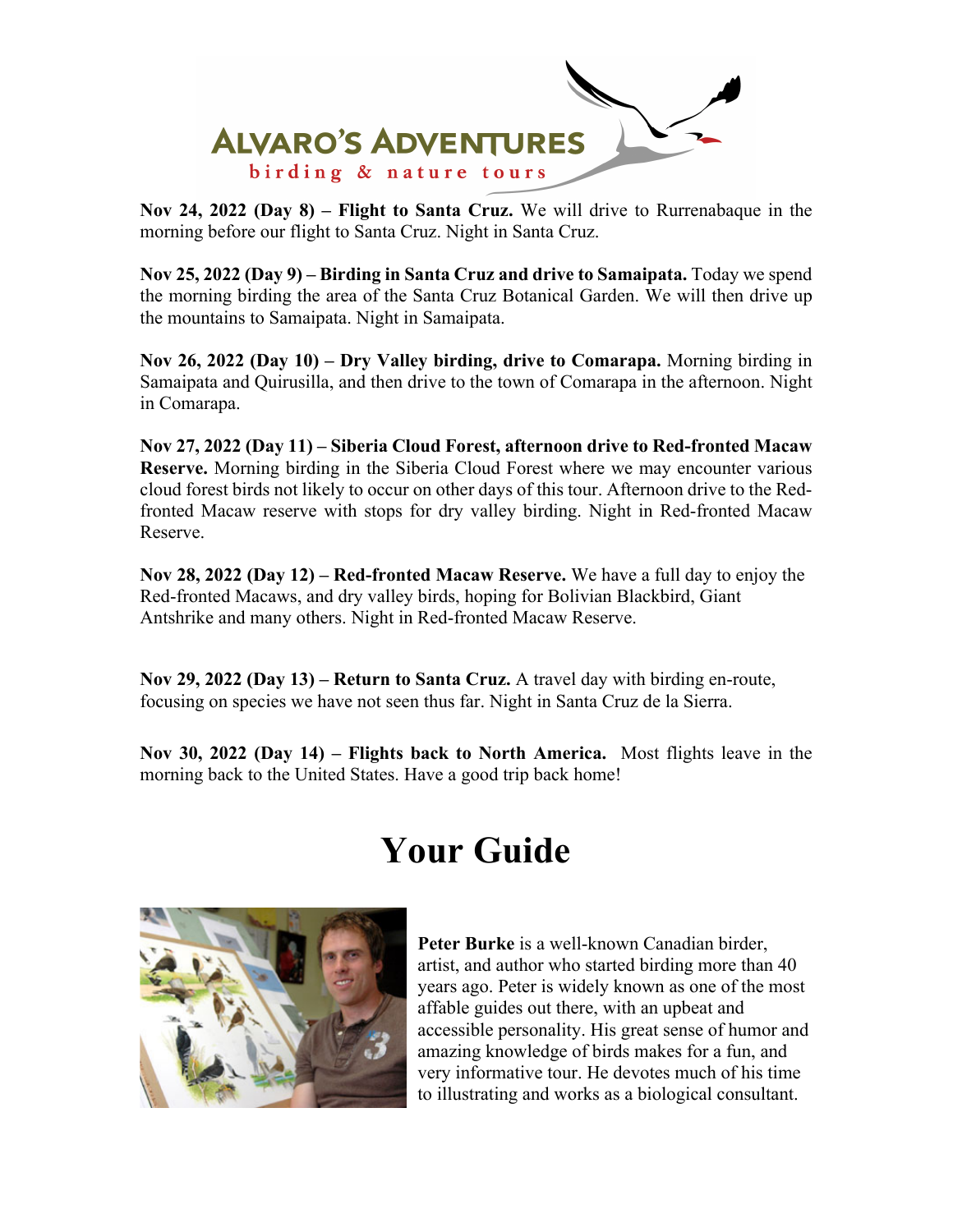

He has co-authored various articles on bird identification and biology and served as chair on the Ontario Bird Records Committee. Peter has birded extensively throughout Canada and much of the US and has traveled abroad to Andean South America, Papua New Guinea, Cuba, Trinidad, and much of Central America. He is an accomplished artist as is evident from his work in the identification and biology of the New World Blackbirds (Jaramillo and Burke, Princeton University Press), several editions of the National Geographic Society's Birds of North America (J. Dunn), and Birds of Chile (A. Jaramillo, P. Burke, D. Beadle). He is also a contributing artist to the Birds of Peru (T. Schulenberg et. al.) and the upcoming three volume series Birds of Brazil (B. Whitney et. al.). His most recent work includes illustrations in The Peterson Field Guide to the Birds of Northern Central America (Fagan and Komar 2016). He has led tours for Field Guides Inc., as well as Alvaro's Adventures.

### **Financial Information**

**FEE:** \$6700 from Santa Cruz. Price includes internal air flights. Does not include international flight.

**DEPOSIT:** \$500 per person

**FINAL PAYMENT DUE:** July 20, 2022

**SINGLE SUPPLEMENT (Optional):** \$600

**LIMIT: 8.** A small group supplement may be necessary with a group 5 or less.

## **Additional Information**

**DOCUMENTS:** A current passport valid six months beyond the date of your return is necessary for US citizens to enter Bolivia. Americans require a tourism visa (\$160) which can be obtained before the trip, or upon arrival. One will be asked for a Yellow Fever vaccine certificate to obtain the visa, so best to have this vaccination up to date. More details on the visa process will be given upon registering for the trip. As mentioned, it can be done upon arrival in the country.

 If you are not a US citizen, please check with the Bolivian consulate nearest you for entry requirements. Information about consulates and entry requirements is generally available online or phone or e-mail Alvaro's Adventures and we can look this up. Passports should have an adequate number of blank pages for the entire journey.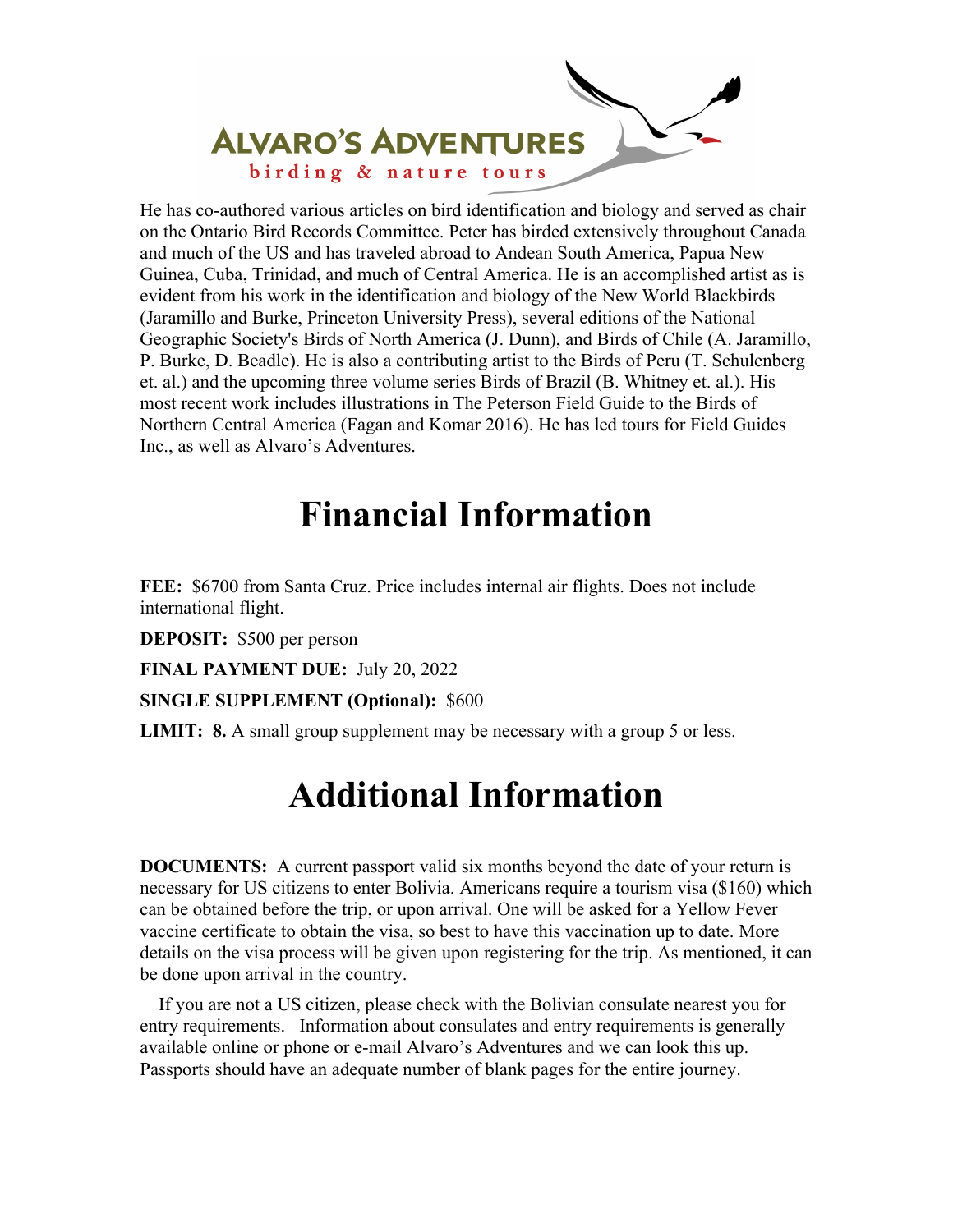

\*\*\*\* Covid 19 requirements are changing quickly in the last few months. We expect that Covid 19 requirements will have eased considerably by late 2022. Currently a negative PCR test administered 72 hours before arrival is necessary. Covid 19 vaccination is required to take part in this trip. \*\*\*\*

**AIR ARRANGEMENTS**: Please plan to arrive in Santa Cruz by Nov 16, 2022, as on Nov 17 we fly out to the Barba Azul Reserve. Arriving a day early to rest up and avoid the stress of missed connections is always recommended and we can arrange that for you. Flights back home at the end of the tour can be booked any time on Nov 30, 2022. Be sure to check with Alvaro's Adventures to confirm that the flights you have chosen will work with our itinerary and to confirm that the tour is sufficiently subscribed to operate. Once purchased, most airline tickets are non-refundable and carry a penalty to change. We are not responsible for these fees.

**TOUR INCLUSIONS/EXCLUSIONS:** The tour fee is \$6800 for one person in double occupancy from Santa Cruz. It includes all lodging from Day 1 through Day 13, all meals from lunch on Day 1 through dinner on Day 13, all ground transportation, internal flights, entrance fees, tips for baggage handling and meal service, and the guide services of the tour leaders. Alcoholic beverages and items of a personal nature are not included. The above fees do not include your airfare to and from Bolivia, airport taxes, visa fees, optional tips, phone calls, laundry, or other items of a personal nature.

 The single supplement for the tour is \$600. If you do not have a roommate but wish to share, we will try to pair you with a roommate from the tour; but if none is available, you will be billed for the single supplement. Our tour fees are based on double occupancy; one-half the cost of a double room is priced into the tour fee.

**TOUR REGISTRATION:** To register for this tour, complete the enclosed Registration/Release and Indemnity form and return it with a **deposit of \$500** per person. If registering by phone, a deposit and the Release and Indemnity form must be received within fourteen days, or the space will be released. **Full payment** of the tour fee is due 120 days prior to departure, or **by July 20, 2022. We will bill you for the final payment at either 120 days or when the tour has reached sufficient subscription to operate, whichever date comes later.** Since the cost of your trip insurance and airline tickets is generally non-refundable, please do not finalize these purchases until you have received final billing for the tour or have been advised that the tour is sufficiently subscribed to operate by your tour manager.

**SMOKING:** This is a non-smoking tour.

**CANCELLATION POLICY**: Refund of deposit and payment, less \$100 handling fee, will be made if cancellation is received up to 120 days before departure. If cancellation occurs between 119 and 70 days before the departure date, 50% of the tour fee is refundable. Thereafter, all deposits and payments are not refundable.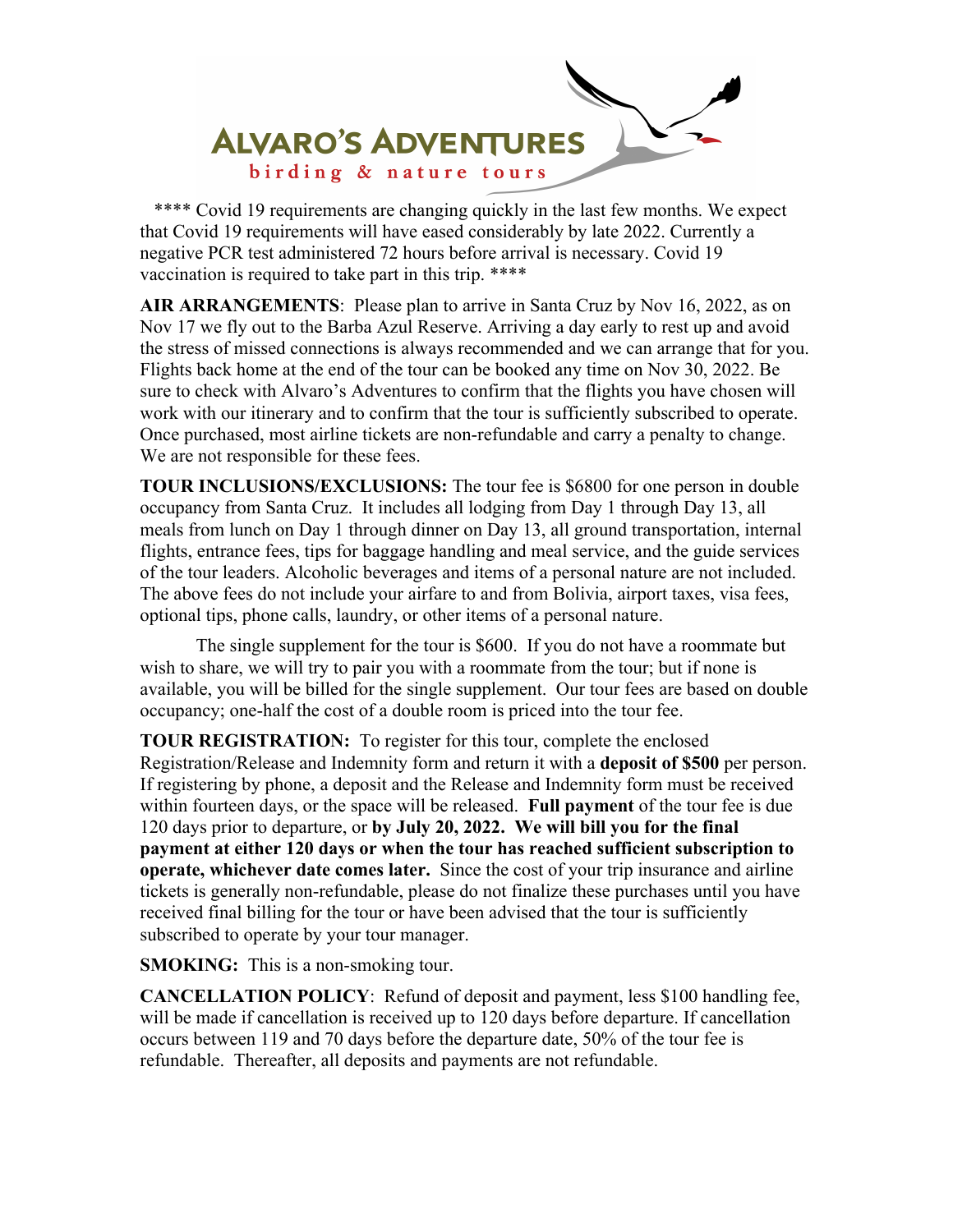

 This policy only applies to payments made to Alvaro's Adventures for tour (and any services included in those fees). Airline tickets not included in the tour fee and purchased separately often carry penalties for cancellation or change, or are sometimes totally non-refundable. Additionally, if you take out trip insurance the cost of the insurance is not refundable so it is best to purchase the policy just prior to making full payment for the tour or at the time you purchase airline tickets, depending upon the airlines restrictions.

 The right is reserved to cancel any tour prior to departure, in which case full refund will constitute full settlement to the passenger. The right is reserved to substitute another guide for the original one. Where this is necessary, notification will be given to tour members, and they will have the right to cancel their participation and receive a full refund.

Alvaro's Adventures is a Registered Seller of Travel in the State of California (CST # 2105497). Registration as a seller of travel does not constitute approval by the State of California. This ensures your right to a prompt refund: Upon cancellation of the transportation or travel services, where the passenger is not at fault and has not canceled in violation of any terms and conditions previously clearly and conspicuously disclosed and agreed to by the passenger, all sums paid to the seller of travel for services not provided will be promptly paid to the passenger, unless the passenger advises the seller of travel in writing, after cancellation. This provision does not apply where the seller of travel has remitted the payment to another registered wholesale seller of travel or a carrier, without obtaining a refund, and where the wholesaler or provider defaults in providing the agreed-upon transportation or service. In this situation, the seller of travel must provide the passenger with a written statement accompanied by bank records establishing the disbursement of the payment, and if disbursed to a wholesale seller of travel, proof of current registration of that wholesaler.

**TRIP CANCELLATION & MEDICAL EMERGENCY INSURANCE:** We strongly recommend you consider purchasing trip cancellation (including medical emergency) insurance to cover your investment in case of injury or illness to you or your family prior to or during a trip. Because we must remit early (and substantial) tour deposits to our suppliers, we cannot offer any refund when cancellation occurs within 70 days of departure, and only a partial refund from 70 to 119 days prior to departure (see CANCELLATION POLICY). In addition, the Department of State strongly urges Americans to consult with their medical insurance company prior to traveling abroad to confirm whether their policy applies overseas and if it will cover emergency expenses such as a medical evacuation. US medical insurance plans seldom cover health costs incurred outside the United States unless supplemental coverage is purchased. Furthermore, US Medicare and Medicaid programs do not provide payment for medical services outside the United States.